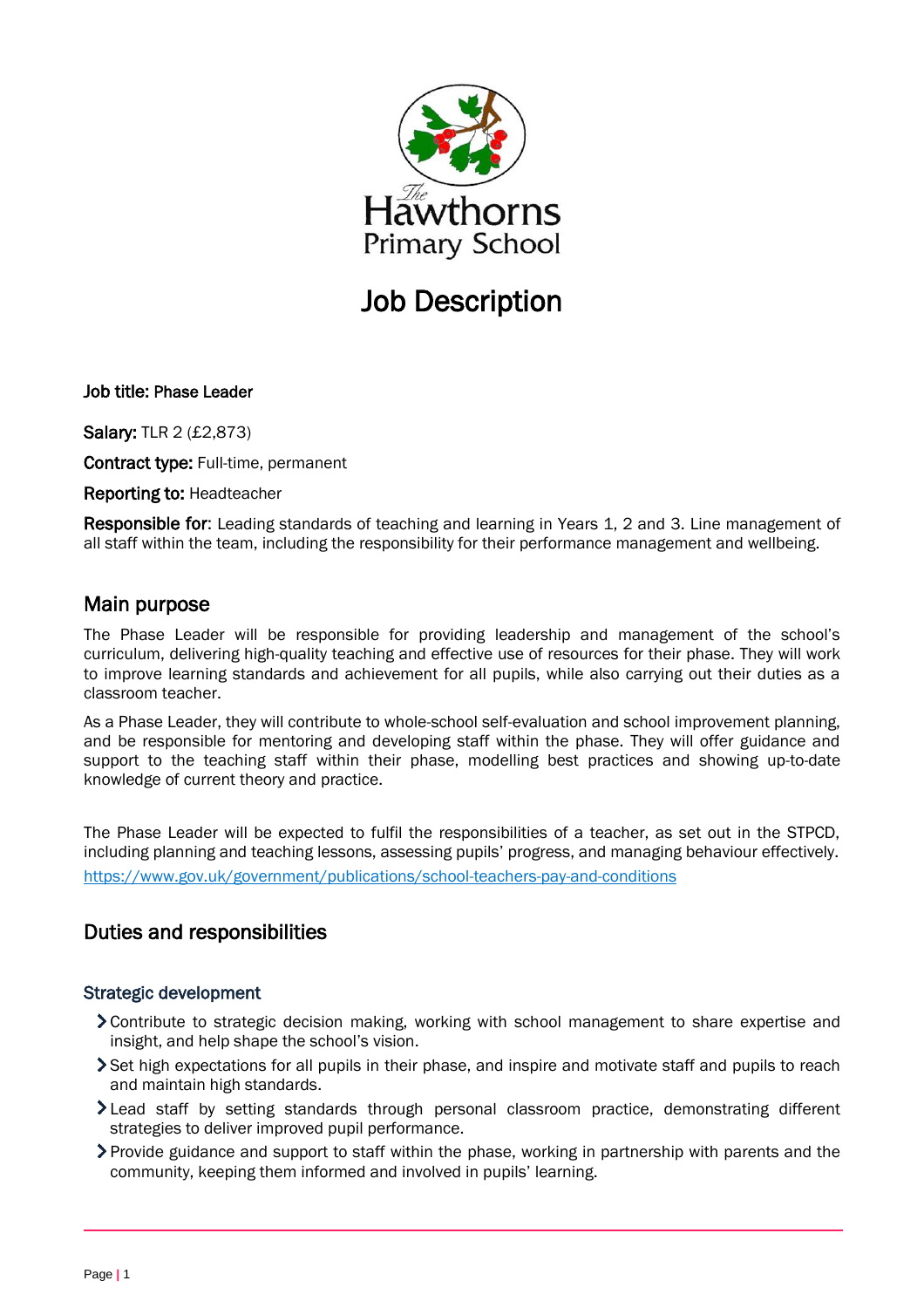#### Teaching, learning and assessment

- Work with year group teachers in their phase to review the curriculum and make sure there is continuity and progress within planning and teaching.
- Oversee the use of schemes of work and their delivery, and measure impact on teaching and learning.
- $\geq$  Develop pupil behaviour and discipline policies, where needed, to help build an environment where high standards of learning behaviour are encouraged.
- Take a leading role in safeguarding all children within the school, ensuring policy and procedures are followed without delay and information is recorded and shared with all concerned.
- $\blacktriangleright$  Liaise with class teachers about parental concerns and support them in meetings.
- Show a sound understanding of the school's current systems for analysing pupil progress within the phase. Use data to inform targeted interventions in order to raise achievement.
- $\blacktriangleright$  Know who the disadvantaged pupils and other focus groups of pupils are in each class within their phase and monitor their progress regularly as well as within termly tracking meetings.
- > Be responsible for all aspects of transition between the year groups and phases.

#### Leading and managing staff

- Subdelerriangleright For the day to day organisation and management of the phase team.
- Ensure there is good communication within the team and with other teams in the school.
- Listen to and help resolve concerns and queries that arise within their phase team and raise awareness within SLT meetings as appropriate.
- Promote good mental health and wellbeing within their team and across the school.
- Establish short-, medium- and long-term plans for developing and resourcing the phase curriculum.
- Develop the school's approach to assessment within the phase, and lead strategy to improve the quality of teaching and learning.
- Take a leading role in inducting new phase staff and making sure they uphold expected values and teaching standards.
- Support and mentor Early Career Teachers (ECT) and students within the phase team.
- Monitor the quality of teaching and learning within the phase (e.g. through observations, book looks, analysing performance data, etc.), provide feedback and reports. As a result of this work, plan, implement and review improvement measures across the phase.
- Conduct appraisal meetings, setting targets for teachers and TAs within the phase and holding them accountable through the school's appraisal system.
- Be responsible for the professional development of their phase team; support, mentor and coach team members as necessary.

#### General duties

- Develop own professional knowledge and skills through courses and reading, aligning with school's ethos and current strategic needs.
- Demonstrate a thorough working knowledge of the school's policies and guidance, and make explicit the aims, values and vision of the school, ensuring that they are reflected in all areas of the school life.
- $\sum$  Ensure a consistent approach to standards of behaviour, attendance and punctuality are implemented within the phase and across the school.
- Observe health and safety rules and guidance and take all reasonable care to promote the health and safety at work for all staff and pupils.
- Attend meetings (after the school day and in the evenings) as directed by the Headteacher, and lead where required.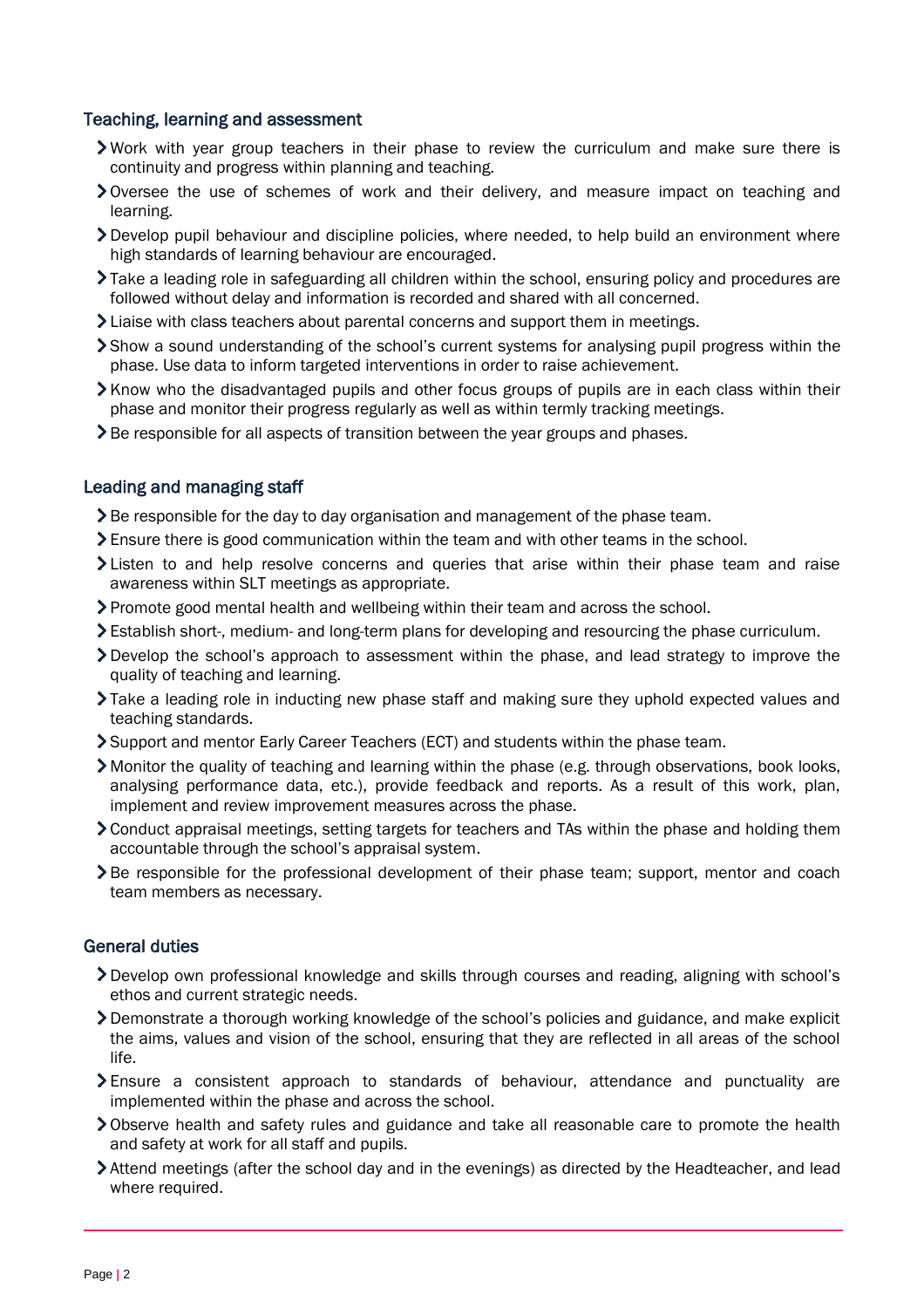- > Lead whole school and key stage assemblies.
- Where required, prepare and deliver reports to relevant groups (e.g. governors, parents).
- Manage and monitor budgets within areas of responsibility.

#### The Phase Leader will be required to safeguard and promote the welfare of children and young people, and follow school policies and the staff code of conduct.

Please note that this job description is illustrative of the general nature and level of responsibility of the role. It is not a comprehensive list of all tasks that the Phase Leader will carry out. The post holder may be required to do other duties appropriate to the level of the role, as directed by the Headteacher.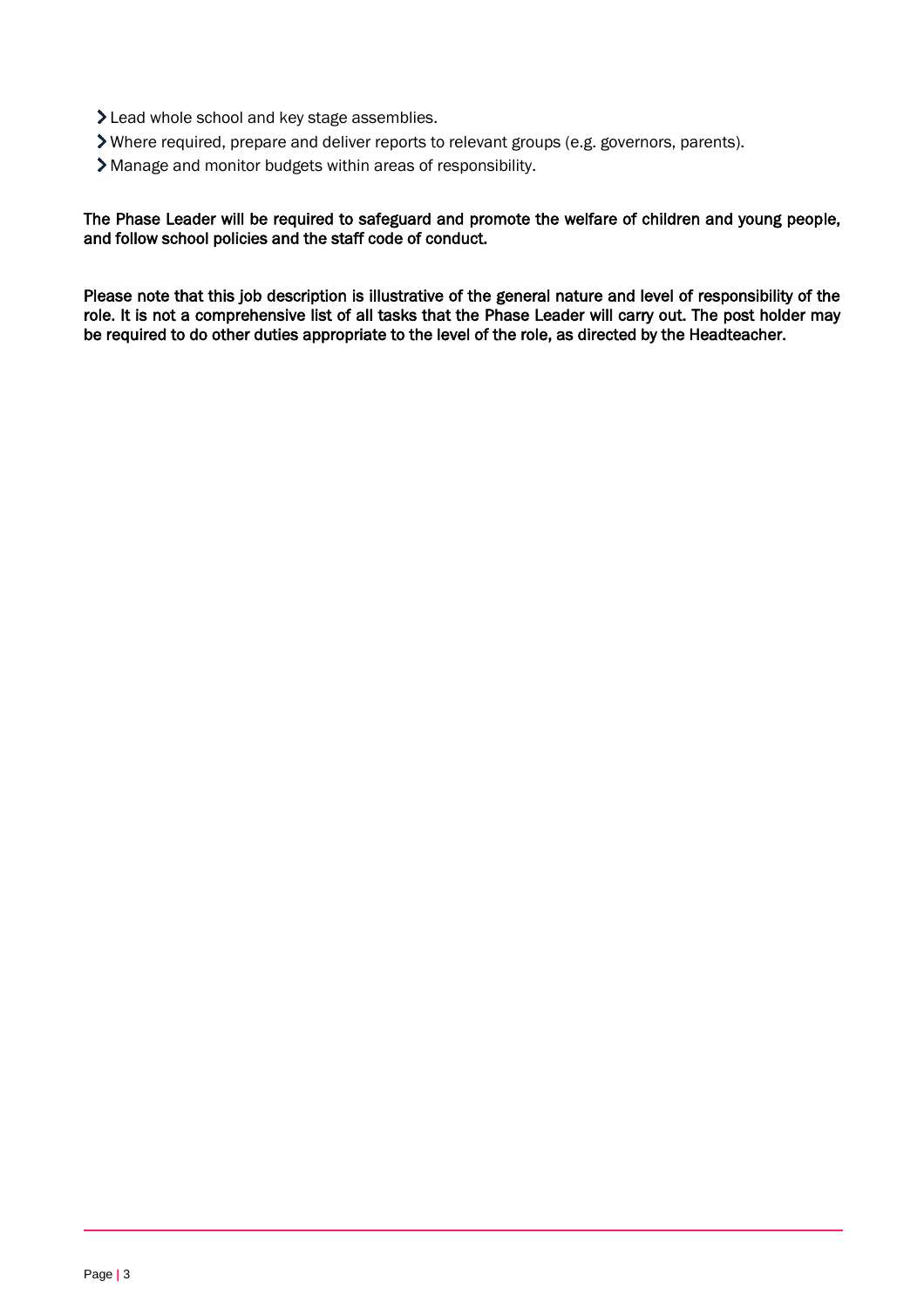# Person Specification

| <b>CRITERIA</b>                | <b>QUALITIES</b>                                                                                                                |
|--------------------------------|---------------------------------------------------------------------------------------------------------------------------------|
| Qualifications<br>and training | • Qualified Teacher Status                                                                                                      |
|                                | • Degree                                                                                                                        |
|                                | • Evidence of professional development relevant to this role                                                                    |
| Experience                     | • Teaching within the primary phase, including evidence of outstanding teaching<br>directly linked to phase delivery            |
|                                | • Effective leadership of a school development project or area                                                                  |
|                                | • Evidence of successfully managing change for school improvement                                                               |
|                                | • Developing and delivering staff development programmes                                                                        |
|                                | • Implementing teaching and learning strategies to improve quality and pupil<br>attainment                                      |
| <b>Skills and</b><br>knowledge | • Expert knowledge of legislation and guidance on curriculum requirements and<br>key stage delivery                             |
|                                | • Good understanding of assessment, reporting and recording systems                                                             |
|                                | • Outstanding classroom practice, constantly showing a positive and resilient<br>approach to pupils and staff                   |
|                                | • Excellent communication and organisational skills                                                                             |
|                                | • Good IT skills, including previous use of Target Tracker, CPOMS, Outlook,<br>Google, Teams etc                                |
|                                | • Effective communication and interpersonal skills                                                                              |
|                                | • Ability to communicate a vision and inspire others                                                                            |
|                                | . Ability to build effective working relationships with staff and other stakeholders                                            |
|                                | • Deal successfully with situations that may include difficult conversations and<br>conflict resolution.                        |
| Personal<br>qualities          | • High expectations for all pupils and belief in bringing out the best in all                                                   |
|                                | • Commitment to upholding and promoting the ethos and values of the school                                                      |
|                                | • Ability to work under pressure and prioritise effectively                                                                     |
|                                | • Commitment to maintaining confidentiality at all times                                                                        |
|                                | • Commitment to equality and inclusivity                                                                                        |
|                                | • Commitment to ongoing relevant professional self-development.<br>• Ability to work under pressure and prioritise effectively. |
|                                | • Relate positively to and show respect for all members of the school and wider                                                 |
|                                | community.                                                                                                                      |

## **Notes:**

This job description may be amended at any time in consultation with the postholder.

| Headteacher's signature: |  |
|--------------------------|--|
| Date:                    |  |